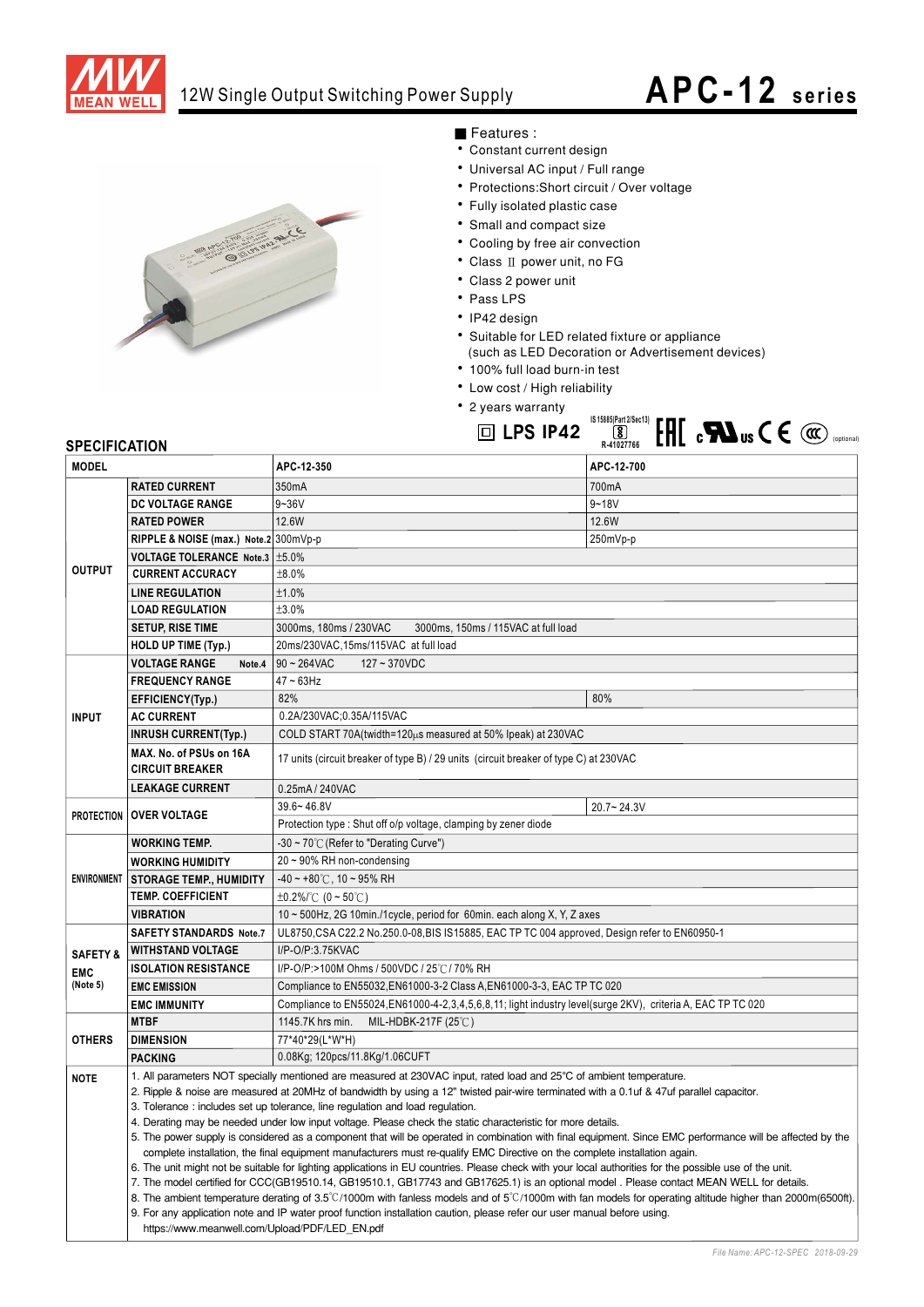



*File Name: APC-12-SPEC 2018-09-29*